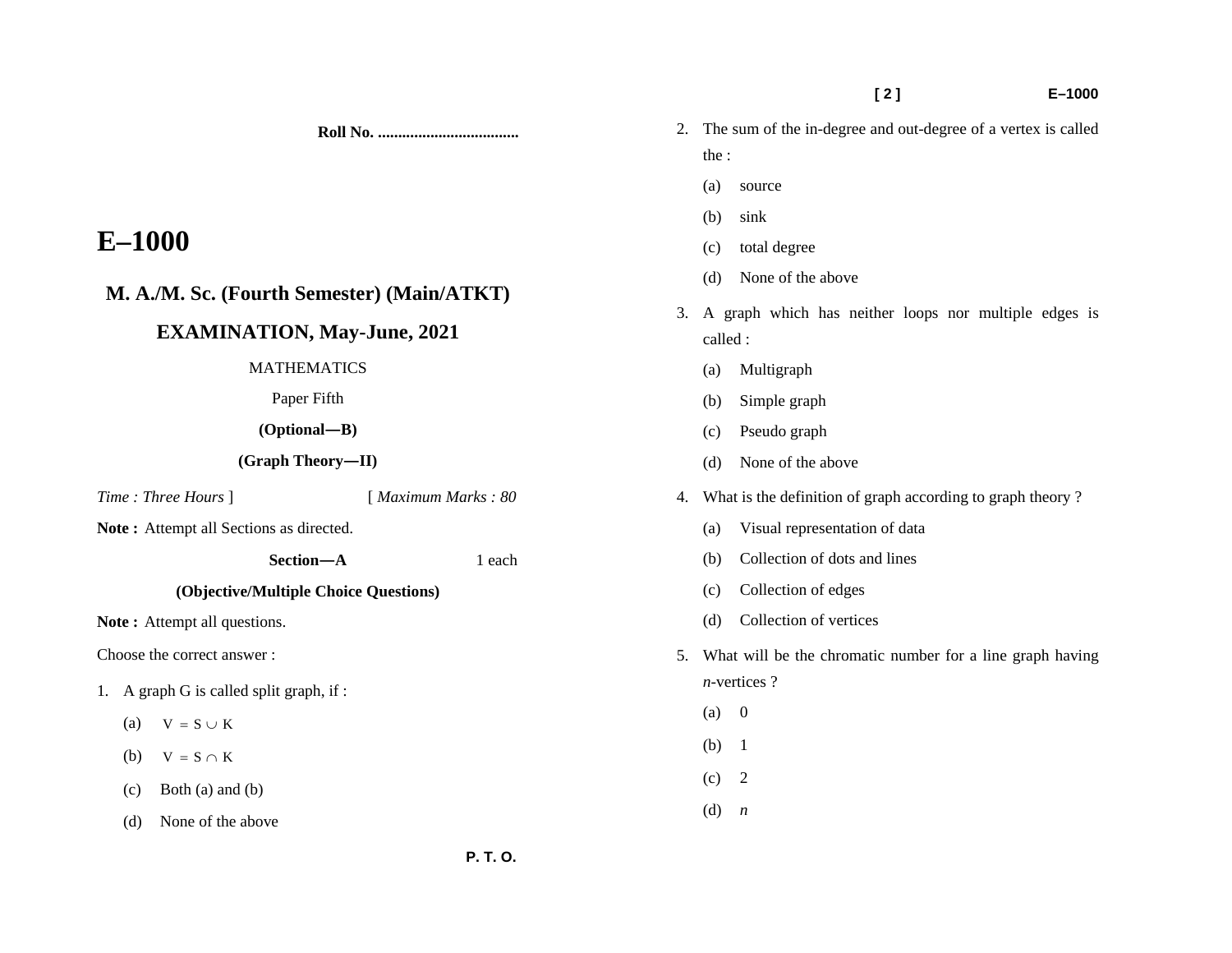|    |          | [3]                                                              | $E - 1000$ |     | [4]                                                           | $E - 1000$ |
|----|----------|------------------------------------------------------------------|------------|-----|---------------------------------------------------------------|------------|
|    |          | 6. A non-planar graph can have:                                  |            |     | 10. A network has 8 nodes and 5 independent loops. The number |            |
|    | (a)      | Complete graph                                                   |            |     | of branches in the network is:                                |            |
|    | (b)      | Line graph                                                       |            | (a) | <sup>11</sup>                                                 |            |
|    | (c)      | Sub graph                                                        |            | (b) | 12                                                            |            |
|    | (d)      | Bar graph                                                        |            | (c) | 8                                                             |            |
| 7. |          | The number of different rooted, labelled tree with $n$ -vertices |            | (d) | 6                                                             |            |
|    | is:      |                                                                  |            |     | 11. Every weak isograph is:                                   |            |
|    | (a)      | $n^{n-2}$                                                        |            | (a) | Eulerian                                                      |            |
|    | (b)      | $n^{n-1}$                                                        |            | (b) | Weak                                                          |            |
|    | (c)      | $n^n$                                                            |            | (c) | Strong                                                        |            |
|    | (d)      | $\boldsymbol{n}$                                                 |            | (d) | None of the above                                             |            |
| 8. |          | The number of colours used by a proper coloring graph is         |            |     | 12. A graph which contains isolated node is called :          |            |
|    | called : |                                                                  |            | (a) | Regular graph                                                 |            |
|    | (a)      | $k$ -coloring graph                                              |            | (b) | Complete graph                                                |            |
|    | (b)      | X-coloring graph                                                 |            |     |                                                               |            |
|    | (c)      | $m$ -coloring graph                                              |            | (c) | Simple graph                                                  |            |
|    | (d)      | $n$ -coloring graph                                              |            | (d) | Null graph                                                    |            |
| 9. |          | The graph representing universal relation is called :            |            |     | 13. A digraph is unilateral iff its transitive closure is :   |            |
|    | (a)      | Complete digraph                                                 |            | (a) | Complete symmetric                                            |            |
|    | (b)      | Partial digraph                                                  |            | (b) | Unique completion                                             |            |
|    | (c)      | Empty digraph                                                    |            | (c) | Both (a) and (b)                                              |            |
|    | (d)      | Partial subgraph                                                 |            | (d) | Complete                                                      |            |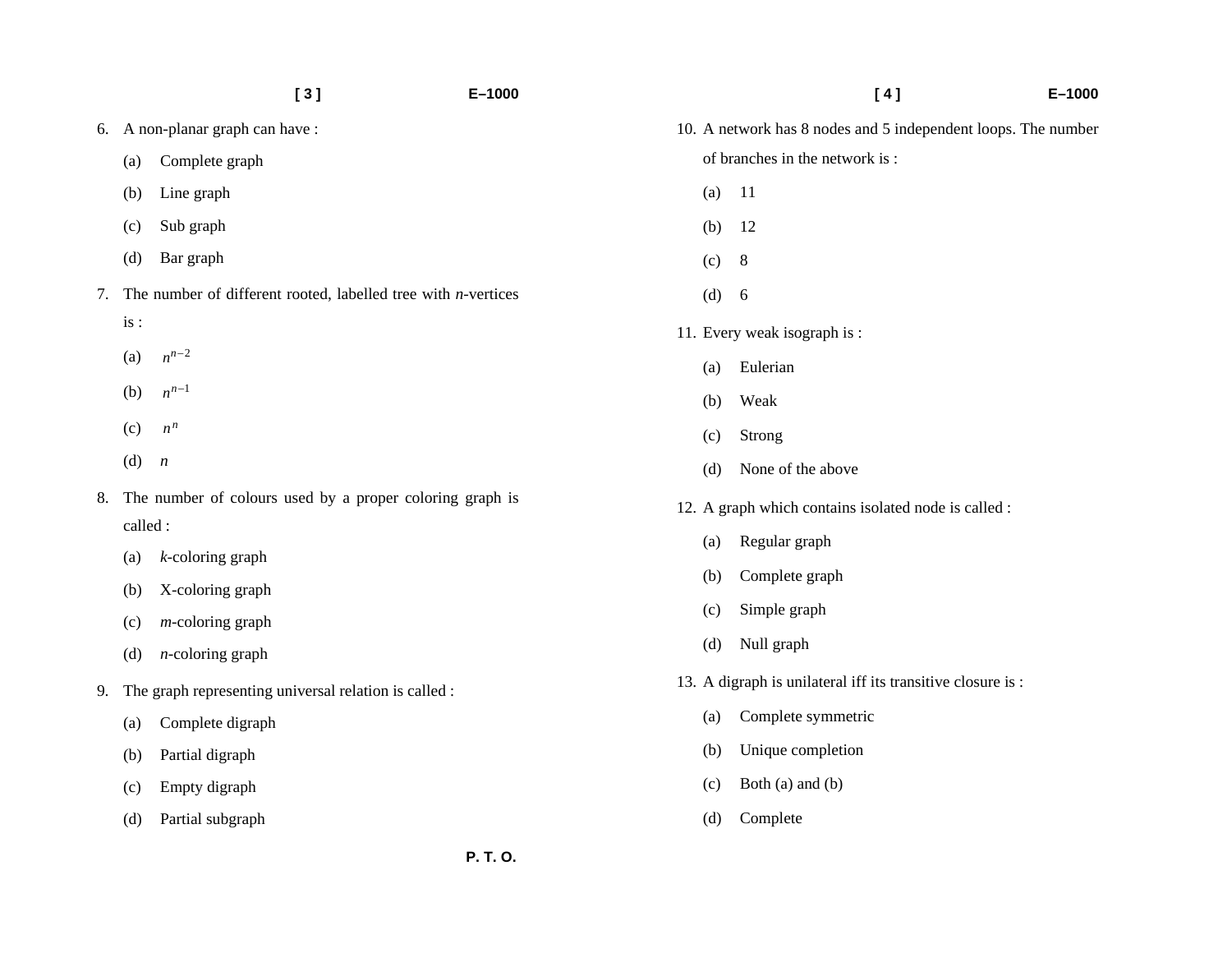|     | [5]                                                        | $E - 1000$     |     | [6]                                                          | $E - 1000$ |
|-----|------------------------------------------------------------|----------------|-----|--------------------------------------------------------------|------------|
|     | 14. A digraph without cycles is called :                   |                |     | 18. The number of simple digraphs with $ V  = 3$ and exactly |            |
| (a) | tree                                                       |                |     | 3 edges is :                                                 |            |
| (b) | forest                                                     |                | (a) | 80                                                           |            |
| (c) | acyclic                                                    |                | (b) | 84                                                           |            |
| (d) | None of the above                                          |                | (c) | 88                                                           |            |
|     | 15. Every acyclic digraph has unique :                     |                | (d) | 92                                                           |            |
|     | No-basis<br>(a)                                            |                |     | 19. Every interval graph is :                                |            |
| (b) | 1-basis                                                    | Perfect<br>(a) |     |                                                              |            |
|     | 2-basis                                                    |                | (b) | Triangulated                                                 |            |
| (c) |                                                            |                | (c) | Both (a) and (b)                                             |            |
| (d) | 3-basis                                                    |                | (d) | None of the above                                            |            |
|     | 16. Every vertex of a composite connected graph lies on a: |                |     | 20. For a digraph D which is true?                           |            |
| (a) | 4-cycle                                                    |                | (a) | D is acyclic.                                                |            |
| (b) | 3-cycle                                                    |                | (b) | $D^*$ is isomorphic to D.                                    |            |
| (c) | 2-cycle                                                    |                | (c) | Every walk of D is a path.                                   |            |
| (d) | 1-cycle                                                    |                | (d) | All of the above                                             |            |
|     | 17. Which of the following has maximum clicue size 2?      |                |     | Section-B                                                    | 2 each     |
| (a) | Perfect graph                                              |                |     | (Very Short Answer Type Questions)                           |            |
|     |                                                            |                |     | Note: Attempt all questions.                                 |            |
| (b) | Tree                                                       |                |     | 1. Describe Ramsey number.                                   |            |
| (c) | Histogram                                                  |                | 2.  | Describe automorphism group.                                 |            |
| (d) | Cartesian                                                  |                |     | 3. Describe the color polynomials.                           |            |